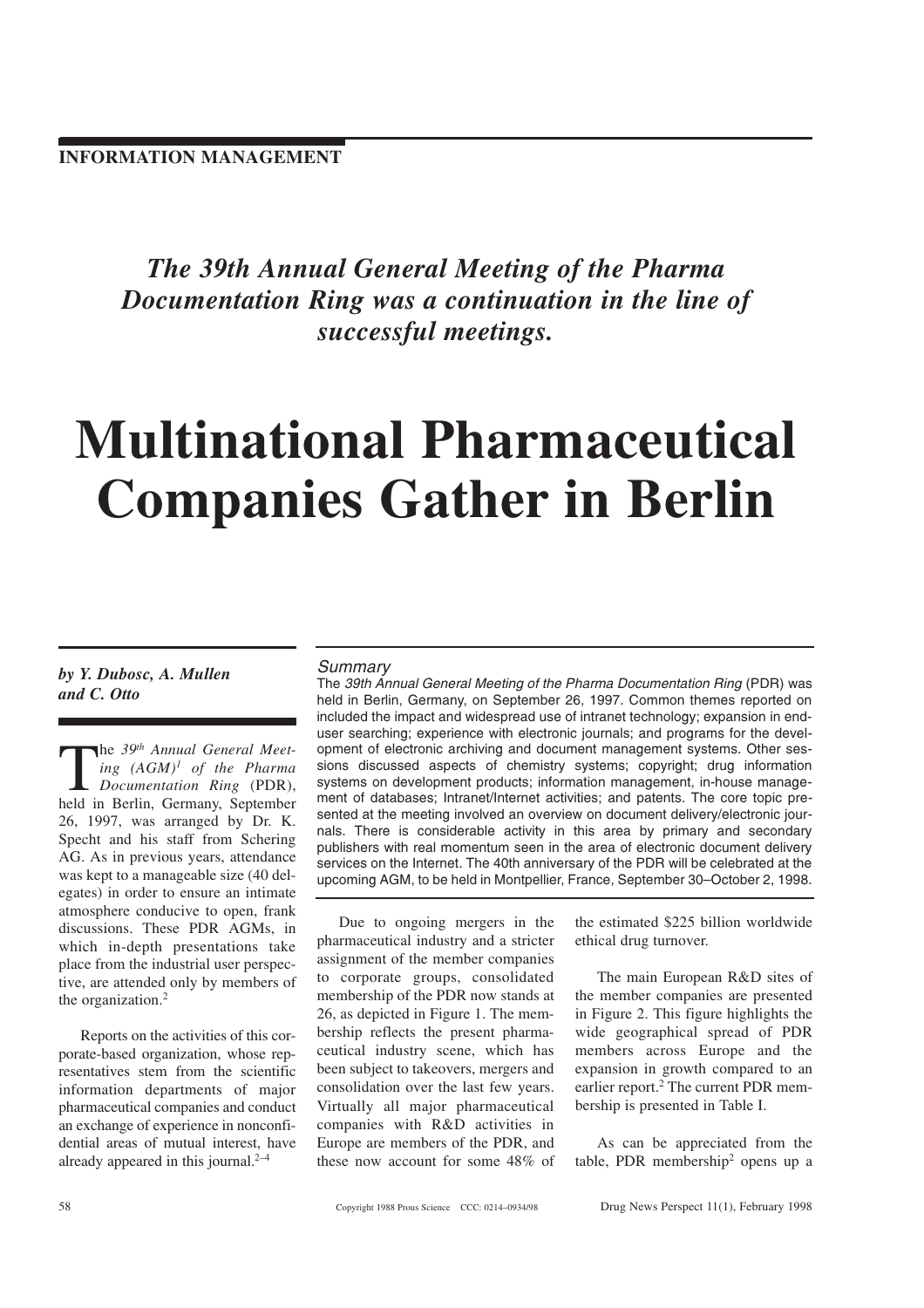

Fig. 1. Development in the membership of PDR.

|  | TABLE I: PDR CORPORATE MEMBERS <sup>a</sup> |  |
|--|---------------------------------------------|--|
|--|---------------------------------------------|--|

| Asta Medica                   | Novartis            |  |
|-------------------------------|---------------------|--|
| Astra                         | Novo Nordisk        |  |
| BASF/Knoll                    | Nycomed             |  |
| Bayer                         | Organon             |  |
| Boehringer Ingelheim          | Pfizer              |  |
| Boehringer Mannheim           | Pharmacia & Upjohn  |  |
| Byk Gulden Lomberg            | Rhône-Poulenc Rorer |  |
| Glaxo Wellcome                | Sanofi              |  |
| Grünenthal                    | Schering            |  |
| <b>Hoechst Marion Roussel</b> | SmithKline Beecham  |  |
| Hoffmann-La Roche             | Solvay Duphar       |  |
| E. Merck                      | Wyeth               |  |
| Merck Sharp & Dohme           | Zeneca              |  |
| $2 - 1$                       |                     |  |

<sup>a</sup>Status: November 1997

first-class network of personal contacts within the information scene of the pharmaceutical industry, which can be invaluable for the exchange of information and experience (in nonconfidential areas) between member companies.

## Special meetings over the last 12 months

## Intranet technology

One of the main events over the last 12 months was a specially convened Intranet meeting in April 1997

where PDR members exchanged their experience with the implementation and operation of intranet technology, which has made a major impact on Information Management. The PDR Intranet Task Force, one of the goals of which is to promote the availability of databases and other services in formats suitable for corporate intranets, reported on its work.

Disappointingly, the task force concluded that there was still a relatively slow response by publishers and database producers to the PDR request that they provide a comprehensive range of databases and other services in formats suitable for corporate intranets—at realistic prices.

Over the last year, all PDR companies have introduced, or are about to launch, intranet-based services to enhance corporate information management processes: besides the use of intranet Web browser technology as a standard, user-friendly front-end to corporate databases and other services, some 90% of PDR companies plan to migrate their CD-ROM applications to an intranet environment in order to overcome the known problems associated with networking CD-ROMs. Several PDR companies reported that they had already made substantial progress in this areas.

## PDR TRIP-Fulcrum initiative

Early in 1997, a special PDR meeting was held devoted to the continuation of maintenance of the TRIP text retrieval system beyond the year 1999, after which the owner (Fulcrum Technologies, Inc.) originally planned to discontinue support for the system. There was strong support for an extension of maintenance for a three- to five-year period beyond the present envisaged termination date. PSI, which represented Fulcrum at the meeting, agreed to present these views to the new owner. A subsequent meeting was held in May 1997 at which a list of companies which had confirmed their strong interest in a maintenance agreement after 1999 was presented to Fulcrum. Shortly before the PDR AGM in September, where this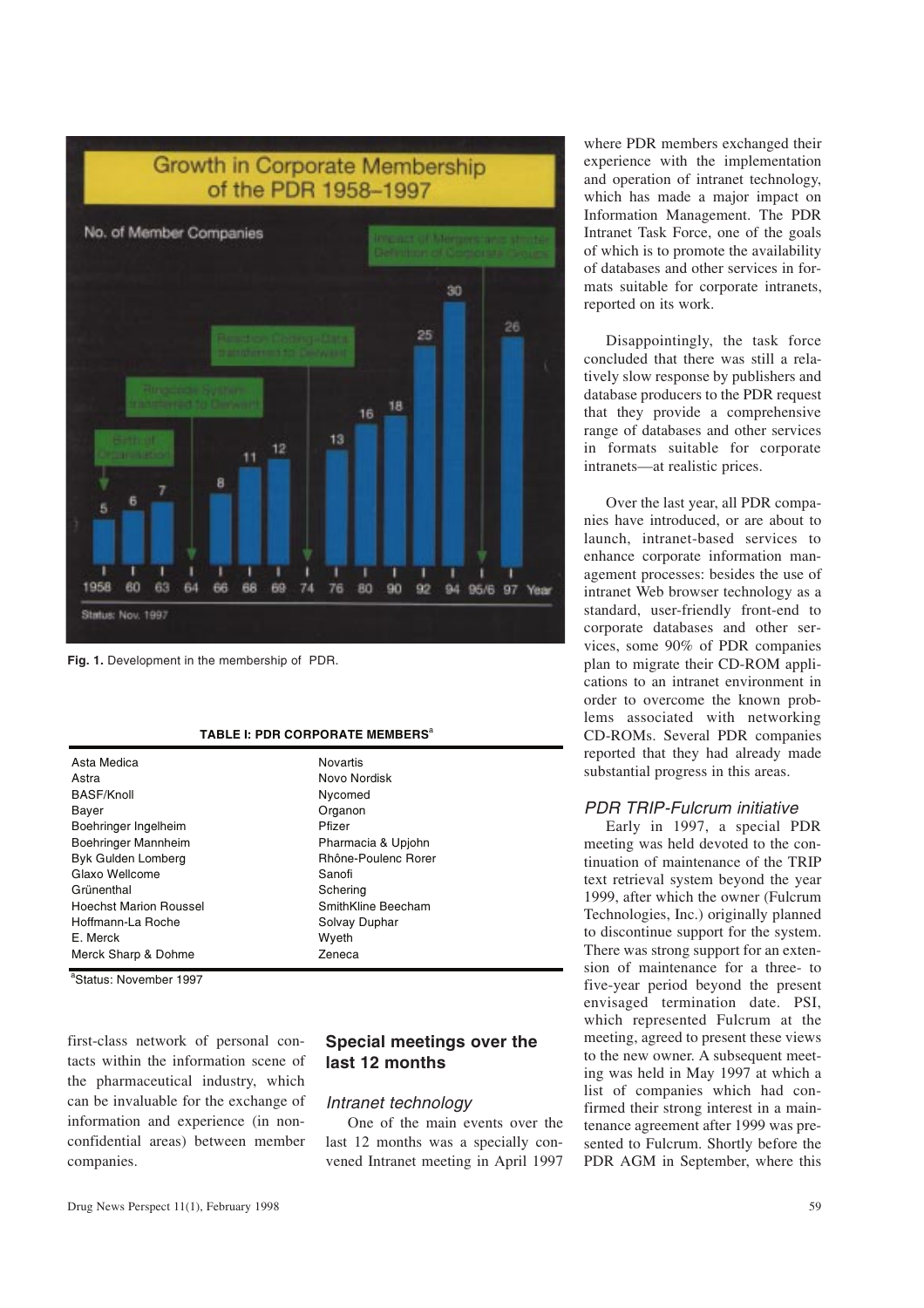

Fig. 2. Main European R&D sites of PDR member companies.

topic was on the agenda, Fulcrum contacted the PDR with suggestions for continuing support for the system, assuming there was a viable financial case (i.e., a suitably sized customer base). Endeavors are currently under way to arrange a meeting with Fulcrum and the members of the PDR TRIP-Fulcrum Initiative to reach a satisfactory agreement for the continuation of TRIP support beyond 1999.

## Highlights from the 39th PDR AGM

As in the previous years, where the PDR AGMs focused on Internet (1995) and Information Management/ Intranet (1996), the core topic of this year's venue was *Document Delivery* Electronic Journals (see below).

In fact, in some ways, it was a year of consolidation, during which companies put into practice the fast-moving technologies recently developed. Nevertheless, there were numerous interesting presentations made by PDR members as well as by guest speakers. Representatives from Ashley Publications, BIDS, Derwent Publications, Elsevier Science and NT Software presented their upcoming projects and latest developments.

A current overview of PDR topics<sup>2-4</sup> is presented in Table II. A new topic—Competitor Intelligence evolved over the last year and is jointly coordinated by Glaxo Wellcome and Novartis.

The PDR topics<sup>2</sup> undergo continuous revision to reflect those issues of major interest/concern as well as new trends and developments. PDR topic coordinators are expected to provide a current critical overview of their areas, supplemented, if need be, by a survey of the PDR membership. Topics that are particularly "hot" generally crystallize out as the core session of the AGM lasting for half a day.

## Company reports session

This slot is the most important of the AGM where each company

reports on its activities in the information management area over the previous year. Common themes which emerged from the 1997 company reports were:

- $\bullet$  Impact and widespread use of intranet technology;
- Expansion in end-user searching;
- Experience with electronic journals; and
- <sup>l</sup>Programs for the development of electronic archiving and document management systems.

## Selected PDR topic sessions

#### Chemistry systems

This year's PDR survey on reaction databases indicated that Beilstein Informationssysteme's CrossFireplus-Reactions is now firmly established as a main database for PDR companies (21 installations out of 26). Many companies still continue to subscribe to MDL Information Systems, Inc. databases under REACCS/ISIS and to purchase thematic databases, such as those from Synopsys. An overview of the patent content in reaction databases was also presented.

An Elsevier Science representative gave a presentation on the rationale behind that company's strategic acquisition of MDL Information Systems and the possible consequences for users of systems from both Elsevier Science and MDL.

## Copyright

Important activities relating to copyright in 1997, such as the WIPO Treaty, EC Database Directive, EC Green Paper on Copyright and the ABPI initiative involving STM publishers, were reported and their possible impact discussed. Special emphasis was placed on the developing issue of Electronic Copyright Management Systems (ECMS), which will allow the identification, tagging and control of the use of copyrighted material. This topic is steadily increasing in importance for PDR members and could well form one of the focal points of next year's meeting.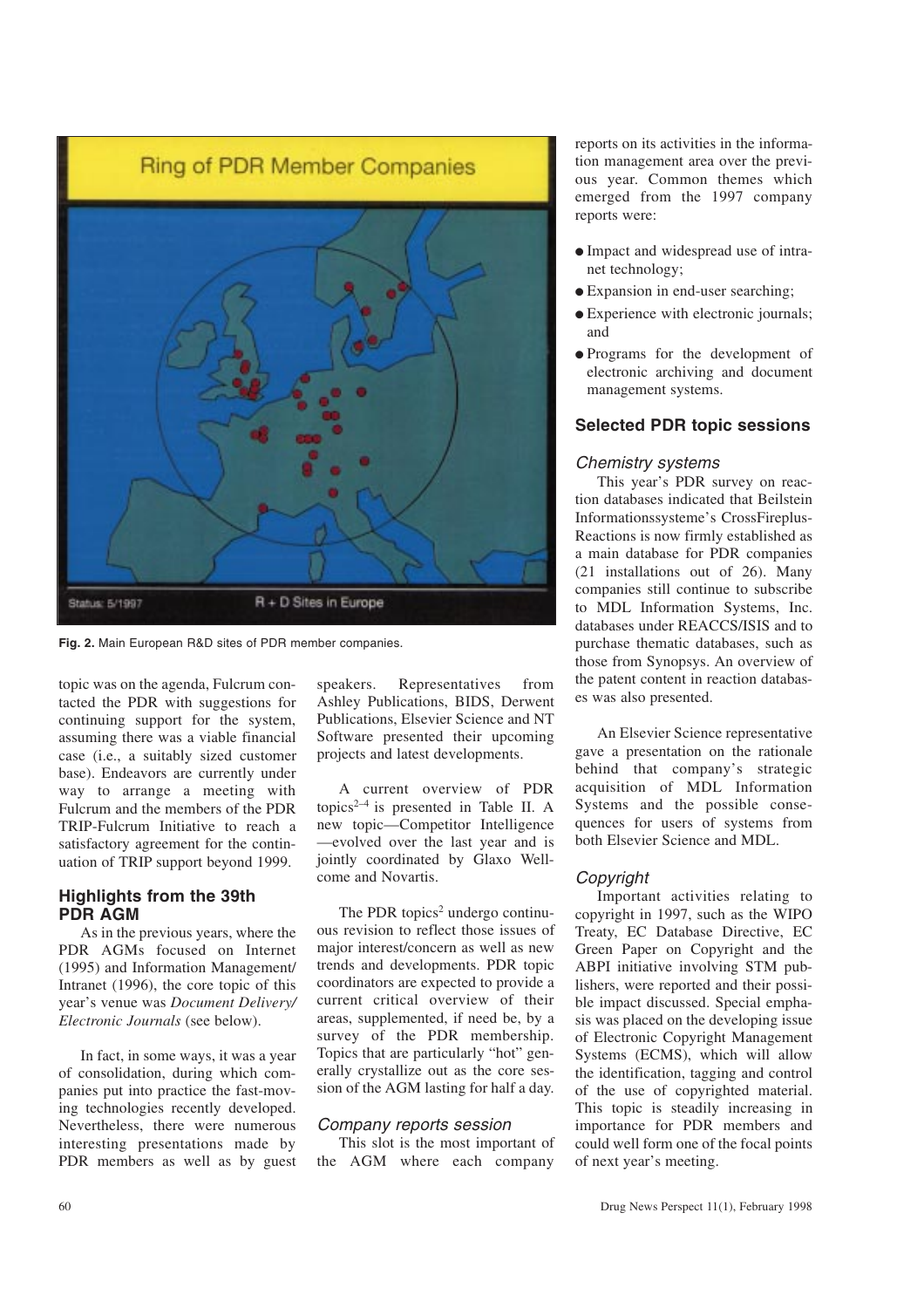## TABLE II: OVERVIEW OF PDR TOPICS

| <b>TOPIC</b>                                                                                                                                                                                                        | <b>COORDINATORS</b>                                                    |
|---------------------------------------------------------------------------------------------------------------------------------------------------------------------------------------------------------------------|------------------------------------------------------------------------|
| <b>Biological Science Systems/Databases</b><br>Biomedical literature, biotechnology                                                                                                                                 | Boehringer Mannheim<br>Byk Gulden Lomberg<br>Merck Sharpe & Dohme      |
| <b>Chemistry Systems and Databases</b><br>Chemical literature, including chemical<br>reactions, new products                                                                                                        | Hoffmann-La Roche<br>Pfizer<br>Zeneca                                  |
| <b>Competitor Intelligence</b><br>Definitions, structures within organizations,<br>role of information specialist                                                                                                   | Glaxo Wellcome<br><b>Novartis</b>                                      |
| Copyright<br>Copyright law, intellectual property,<br>electrocopying                                                                                                                                                | Glaxo Wellcome<br>Wyeth                                                |
| <b>Drug Information Systems on</b><br><b>Development Products</b><br>Critical overviews and comparisons of<br>commercial sources/databases, producers,<br>quality, prices, software, coverage, trends,<br>PDR usage | Bayer<br>Schering                                                      |
| <b>Information Management</b><br>Total quality management, end-user support,<br>training, education, marketing of services                                                                                          | Novartis<br>Solvay Duphar                                              |
| <b>In-House Management of Databases</b><br>In-house installation of commercial and<br>proprietary databases, including<br>CD-ROM, hardware and software systems<br>company drug papers                              | Asta Medica<br>Astra Charnwood<br><b>BASF/Knoll</b>                    |
| Internet/Intranet<br>World Wide Web tools, security, encryption<br>recommended sites, Home Page design issues,<br>deployment in PDR companies, Intranet                                                             | Boehringer Mannheim<br>Nycomed                                         |
| <b>Library Affairs and Document Delivery</b><br>General library services and systems,<br>document delivery systems, electronic<br>books/journals, staffing                                                          | <b>BASF/Knoll</b><br>Novo Nordisk<br>SmithKline Beecham<br>Karl Thomae |
| <b>Medical Economics</b><br>Sources and services covering<br>pharmacoeconomics, epidemiology, incidence<br>and prevalence data                                                                                      | Astra Arcus<br>Grünenthal                                              |
| <b>Patents</b><br>Commercial files/products, producers,<br>quality, comparison, coding systems,<br>PDR usage                                                                                                        | <b>Hoechst Marion Roussel</b><br>Rhône-Poulenc Rorer                   |
| <b>Records Management</b><br>Archiving, document management, imaging,<br>electronic archiving                                                                                                                       | Boehringer Ingelheim<br>Merck<br>Pharmacia & Upjohn                    |

## Document delivery/Electronic journals

This main topic session involved an overview of the area by a representative of BIDS (Bath Information and Data Services) on the internal and external information markets, covering the various solutions offered to users by the publishers through various routes. As there is considerable activity in this area by primary and secondary publishers as well as journal subscription agents, the PDR is planning to convene a special meeting devoted to this topic in 1998.

Various aspects of this topic were covered by the PDR coordinators, such as:

- Status of the electronic library project involving access, in one case, to over 150 electronic journals in full text. This prototype, probably soon to be overtaken by the availability of electronic journals at the desktop, provided valuable information on the behavior and economics of electronic journals' provision.
- <sup>l</sup>Overview of electronic document delivery resources on the Internet, concluding that there is a real momentum in the scene, due to the uncertainties as far as scope, access, pricing and licensing policies are concerned.

## Drug information systems on development products

Some overviews on PDR work in this area were recently published.5,6 The 1997 survey on licensed-in drug development product files within the 26 PDR member companies indicated that the Pharmaprojects file now leads with 23 installations, followed by R+D Focus (19), MDDR (14) and R+D Insight (14). Numerous PDR companies are testing the IDdb file from Current Drugs.

Chemical Abstracts Service has responded to a PDR request to provide specialized database producers of the above type with CAS® Registry Numbers<sup>5,6</sup> and chemical structures in suitable formats for in-house use, thereby ensuring top quality and accurate chemical structures, in order to alleviate the present QA problems associated with these sources.

A PDR survey indicated that currency of data, coverage of CAS® Registry Numbers, accuracy of chemical structures and reliability of development status information are at the top of the priorities for these files. A possible activity for the PDR in this area in 1998 could well involve a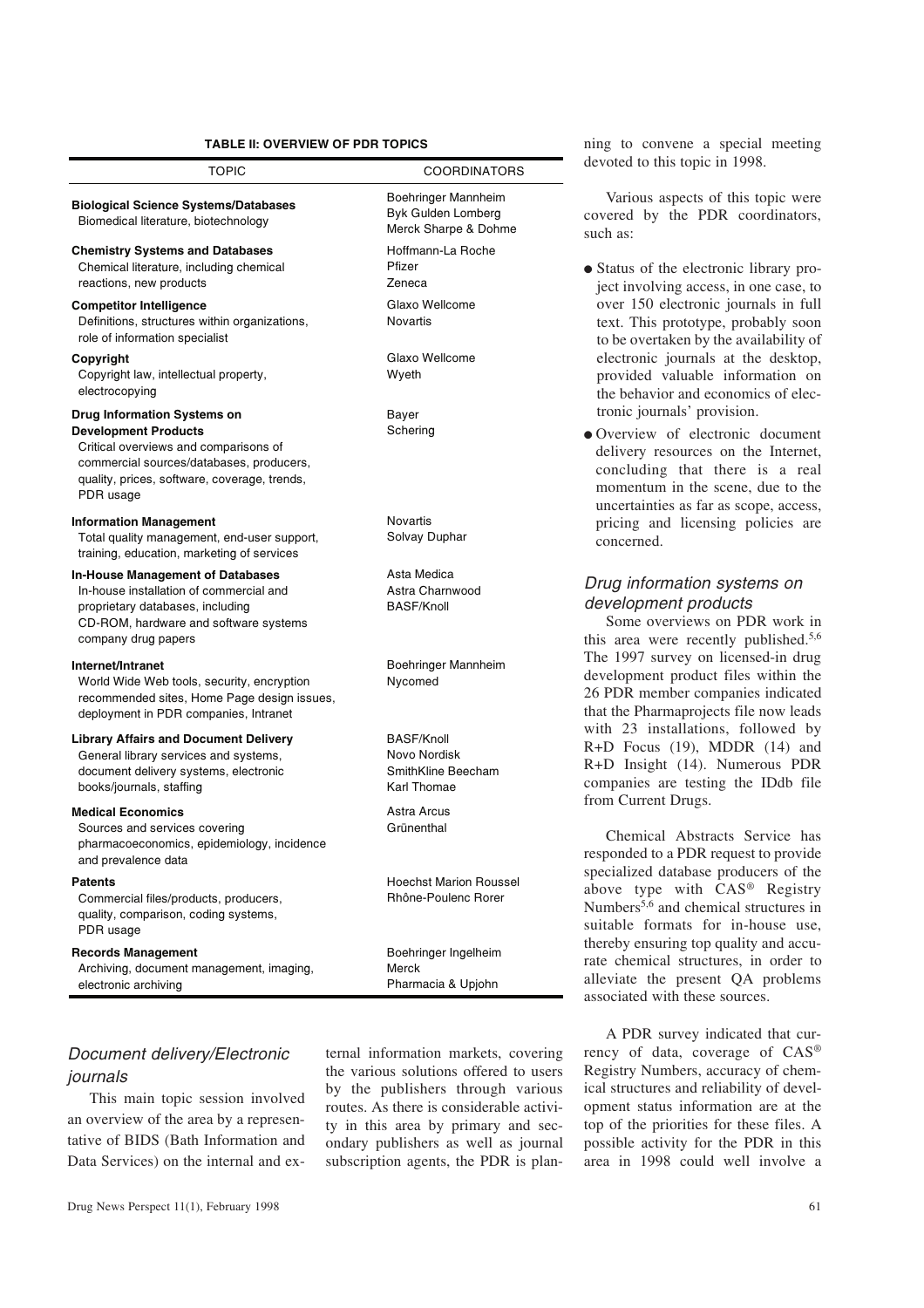study of the relative reliability of these files.

#### Information management

The session on information management, which was the main topic last year, concentrated on the results and comments from two surveys on archiving and information management inside PDR companies.

Regarding archiving, paper is still the most commonly used medium; even with the advent of electronic archiving systems there is still a strong need to have backups of document files in paper or on microfilm.

Concerning information management, the survey showed interesting results about the varying sizes, tasks (information retrieval services and library) and "hot" topics (intranet/ Internet, information technology, global information management plans, backcharging, outsourcing) of the I&D departments of PDR companies.

## In-house management of databases

The outcome of a recent survey was a clear movement away from CD-ROM networking (which is, however, still expanding) toward intranetbased integration of database resources. There is also a trend to involve external vendors or hosts in the provision of information sources for the corporate intranet system via so-called extranets. The advantages and disadvantages of this new approach must be carefully studied over a period of time.

## Intranet/Internet activities

The PDR Intranet Task Force initiated last year presented the results of the contacts between this group and major database producers/publishers urging them to offer their databases/services in structured HTML formats at realistic prices for immediate integration into corporate intranets.

This session was a follow-up of the special PDR Intranet meeting in April 1997, the conclusion being that

publishers and database producers are reacting relatively slowly and consequently PDR activities in this area must be continued.

## Patents

The patent session included the results of three surveys along with two presentations by external speakers. The follow-up study on the timeliness of patent databases showed a general improvement in the Derwent and Chemical Abstract databases by up to one month for the in-depth indexing. This is due, at least in part, to work conducted by the PDR in this area.

A survey on how competitor patents are tracked by PDR companies showed that information departments are involved in 15 companies and researchers themselves in 18 companies. Paper media are still very popular for alerting services, Derwent databases being the most widely used source (Patents Preview/World Drug Alerts progressively replacing WPIL).

## PDR Board election and internal affairs

The four-member PDR Executive Board is elected for a two-year period, and at this AGM the proposal submitted by the existing PDR Board for the new Board was endorsed by the membership. The PDR Board members for the period October 1997–October 1999 are:

- President: A. Mullen (Bayer)
- $\bullet$  Vice-Presidents: M. Levenbach (Solvay Duphar) and D. McNeillie (Zeneca)
- <sup>l</sup> Secretary: H.U. Häussermann (BASF/ Knoll)

Emphasis was also placed on plans for suitably celebrating the 40th anniversary of the PDR. The celebration will take place in Montpellier (September 30-October 2, 1998) during the next PDR AGM, which will be hosted by Sanofi.

PDR host companies for future AGMs have been provisionally arranged up to the year 2002: 1998, Sanofi (France); 1999, Novo Nordisk

(Denmark); 2000, Zeneca Pharmaceuticals (U.K.); 2001, Pfizer (U.K.); and 2002, SmithKline Beecham (U.K.).

## Concluding remarks

The 39th PDR AGM was a continuation in the line of successful meetings. A high level of quality was evident in the presentation and content of most topics, as was reflected in the very positive outcome of an evaluation conducted among members on the relevance and quality of the meeting. The core topic, Document Delivery/Electronic Journals, was particularly well appreciated. A very pragmatic approach to the different topics was strongly evident, helping to make these PDR meetings one of the annual highlights of the information calendar in the pharmaceutical sector.

Our active year in 1997 will hopefully be matched by a comparable level of activity in 1998—there is an urgent need, expressed at the meeting, for the PDR to reach out much more and influence events before they become facts.

As well as the PDR AGM next year, special meetings were foreseen for the following topics:

- <sup>l</sup> PDR Trip-Fulcrum Initiative (with interested partners)-December 1997
- **Document Delivery/Electronic Jour**nals-May 1998

Over the coming year we once again look forward to continuing to work closely with service providers in order to help improve information and documentation tools, as well as to maintain the high standard of participation of members in the work of the PDR.

## **References**

- 1. 39th PDR Annual General Meeting. Prous Science Daily Essentials 1997, October 28: http://www.prous.com/home\_daily.
- 2. Dubosc, Y. and Mullen, A. Overview of the activities of the PDR (Pharma Documentation Ring). Drug News Perspect 1994, 7(9):  $551 - 6.$